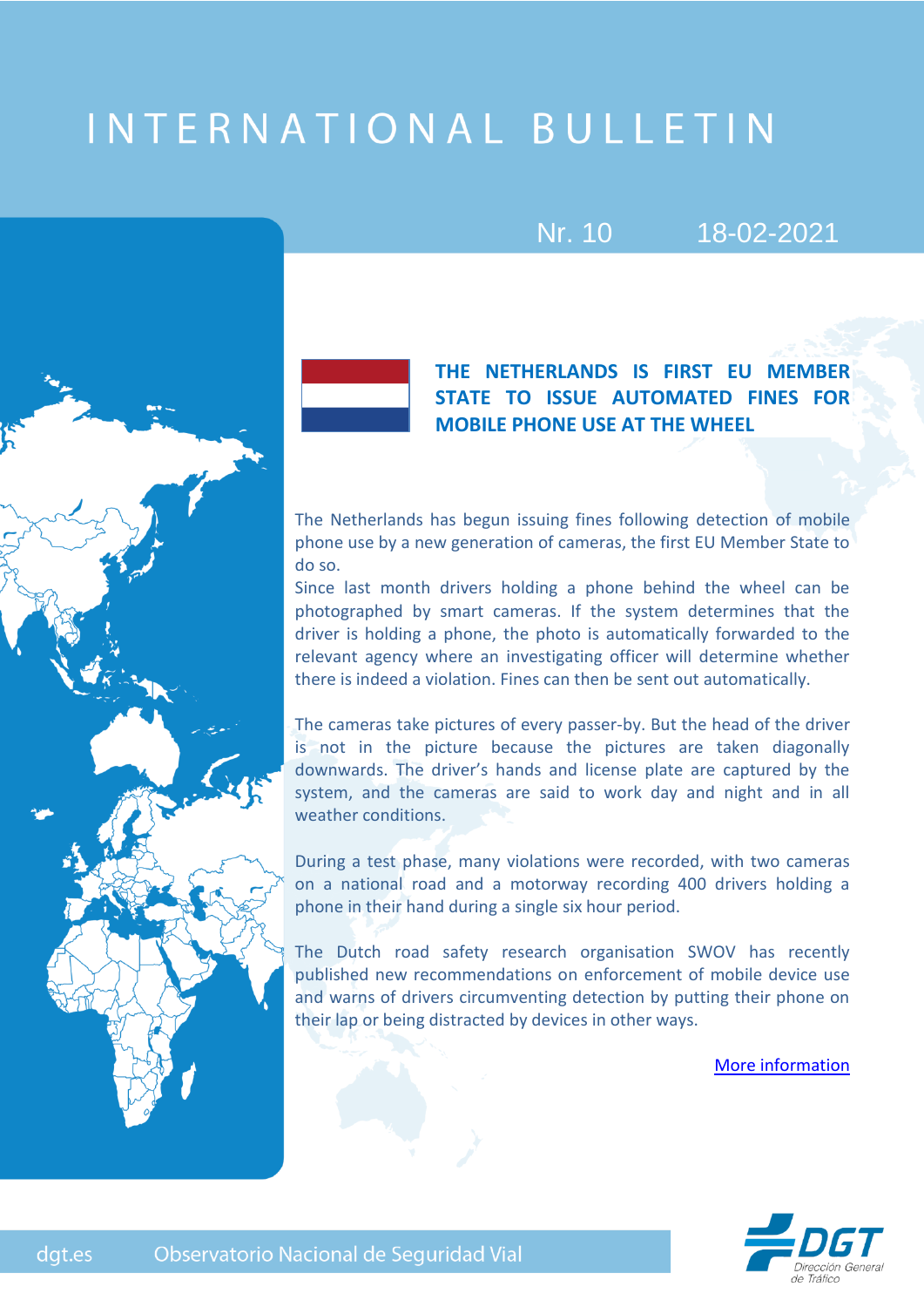

### **ALWAYS A GREEN LIGHT FOR AMBULANCES THANKS TO SMART TRAFFIC LIGHT SYSTEM**

With Be-Mobile's C-ITS platform, smart traffic lights in the Netherlands are turning green for ambulances. The platform is part of the Talking Traffic partnership.

The C-ITS platform is one of the latest developments from the Talking Traffic partnership. This partnership of the Dutch Ministry of Infrastructure and Public Works looks at innovative traffic applications with the aim of making Dutch roads as safe as possible.

In October 2020, the AZN association connected all regional ambulance services to this partnership. Be-Mobile, one of the partners of Talking Traffic, is an international provider of smart mobility services and is developing the platform.

Recent figures show that there is an accident at least once a week with an emergency vehicle that speeds through a red light. Consultations have been taking place with the Dutch Institute for Safety (IFV) on this issue. In addition to ambulances, this institute also encompasses the fire department, police and defence. According to the IFV, fire departments, police and the defence will also be joining Talking Traffic in the near future.

[More information](https://innovationorigins.com/always-a-green-light-for-ambulances-thanks-to-smart-traffic-light-system/)

### **BELGIAN-UK STUDY: POSITIVE MESSAGES ENCOURAGE SAFER DRIVER BEHAVIOUR MORE THAN FEAR TACTICS**

A new study has shown that films demonstrating responsible behaviour could lead to young drivers taking fewer risks on the road than if they only saw videos aimed at provoking fear of accidents.

Over one million people are killed in road accidents each year and drivers below the age of 25 account for nearly half of road deaths.

The publication of the study coincided with a change of tone in France's latest road safety campaign. While earlier campaigns tended to concentrate on traumatic events, the latest is a celebration of life's special moments with the implication of what could be missed when life is cut short.

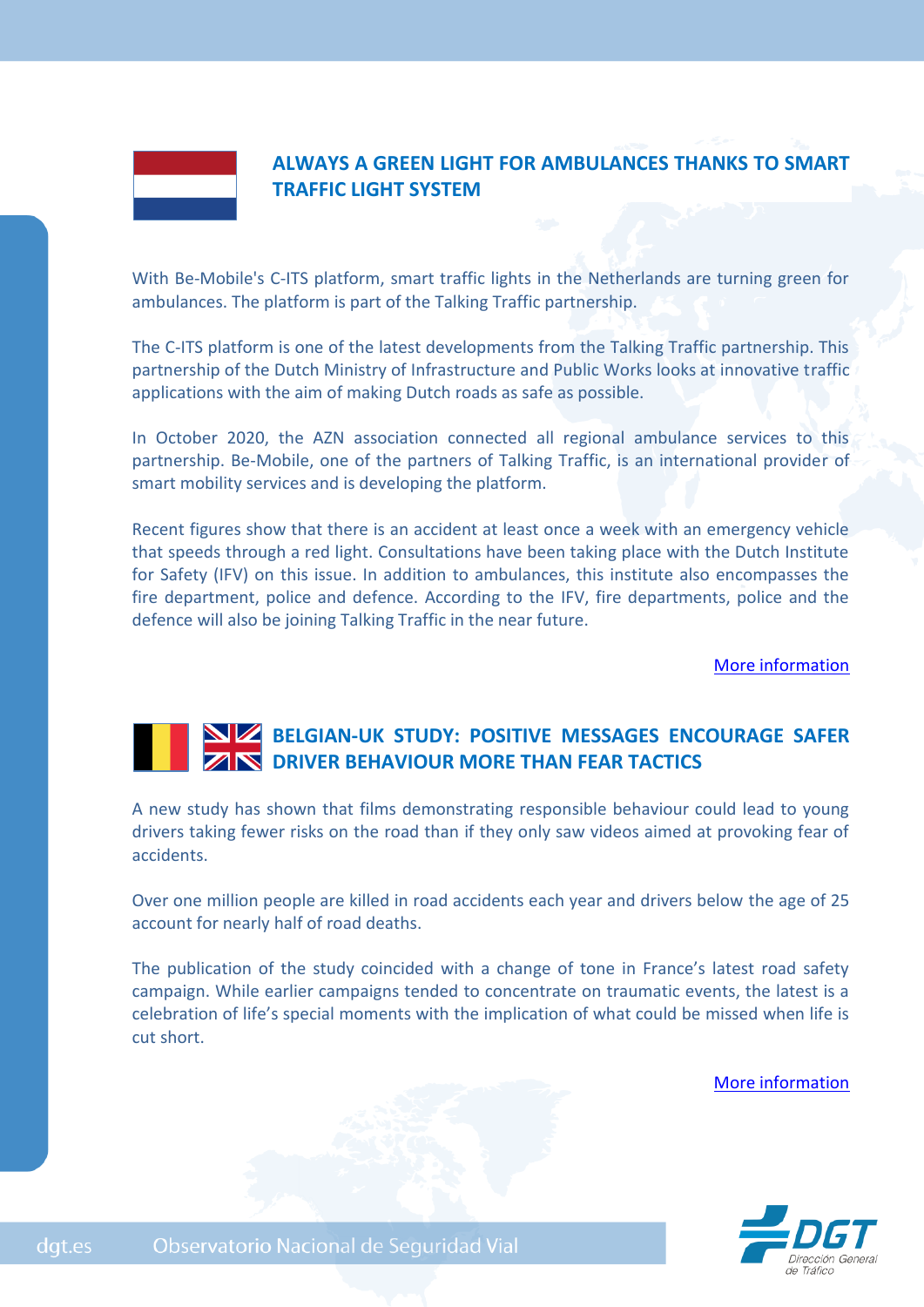

### **MILLIONS OF CHILDREN MISSED OUT ON ROAD SAFETY EDUCATION DURING COVID-19 LOCKDOWNS**

Children across Europe missed out on road safety lessons and tests for cycling and walking safely amid Covid-19 lockdowns and school closures, according to a new report by the European Transport Safety Council (ETSC), the Flemish Foundation for Traffic Knowledge (VSV) and Fundación MAPFRE. However, several education experts consulted for the report found that lockdown boosted innovation in delivery methods, tools and working practices which could lead to improved outcomes in the future.

Regarding future provision of road safety education, a majority of the experts consulted considered that the digitisation of teaching would continue. But some aspects of road safety education cannot be delivered remotely, such as bicycle training. Some experts warned that remote learning should not replace face-to-face teaching due to the difficulties of maintaining engagement with the material via a remote setting.

Experts also expect that road safety education should evolve to reflect changes in mobility that have been accelerated by the pandemic, such as a preference for walking and cycling to school.

[More information](https://etsc.eu/millions-of-children-missed-out-on-road-safety-education-during-covid-19-lockdowns/)



The transition period is over and a deal has been done. What will the implications be for road safety regulation and cooperation now that the UK has left the EU and a new trade deal has been signed? The biggest changes are where no agreement was reached and/or EU rules no longer apply to the UK.

The EU legislation on cross-border enforcement of traffic offences no longer applies, meaning the UK is not able to easily follow-up on traffic penalties such as speeding tickets from foreignregistered drivers. The same is true for EU Member States vis-à-vis UK drivers. Bilateral agreements between the UK and EU Member States could change this in the future, as could a future UK-EU agreement at some point.

The UK is also no longer party to the EU target to reduce road deaths and injuries by 50% by 2030. It currently has no equivalent national target but has committed to the similar global goal set out in the recent Stockholm Declaration.

The UK will no-longer provide detailed data on road deaths and serious injuries to the EU CARE database, an important source for benchmarking of road safety performance in Europe. However, the UK will still be working with other international organisations such as the International Transport Forum and ETSC's own Road Safety Performance Index programme.

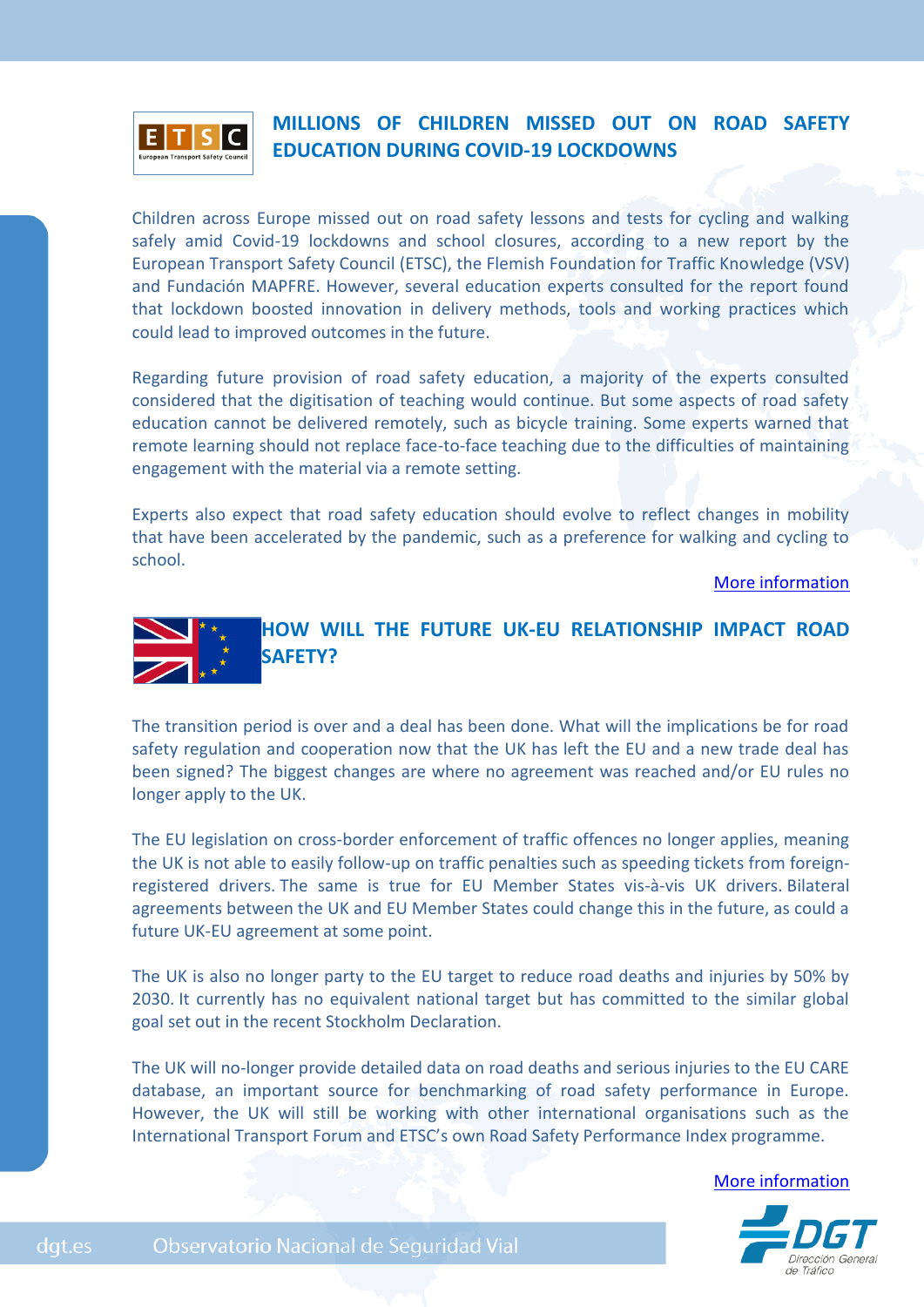

### **RUSSIA CONSIDERS BUILT-IN BREATHALYSERS FOR CARS TO CURB DRINK DRIVING**

Russia is considering fitting cars with devices that breathalyse drivers to clamp down on drink driving and is looking at ways to encourage manufacturers to install them in vehicles fresh off the production line.

Russia has for years been trying to improve road safety and, though official statistics show the situation improving, around 17,000 Russians died on the country's roads last year, much higher than in many other countries.

Installing alcohol interlocks would introduce new costs for carmakers and likely be opposed by many carmakers at a time when demand for new cars is under strain because of the pandemic.

Russians have long had a reputation as ferocious drinkers, but alcoholic consumption has fallen by an estimated 43% from 2003 to 2016, according to a World Health Organization study last year. Russia remains a nation of heavy drinkers, but the study linked the fall in consumption to higher alcohol excise taxes, policies clamping down on home-made alcohol and the raising of the minimum price for vodka.

#### [More information](https://auto.economictimes.indiatimes.com/news/passenger-vehicle/cars/russia-considers-built-in-breathalysers-for-cars-to-curb-drink-driving/77247427)



dgt.es

### **EUROPE EXPORTS MILLIONS OF OLD, DANGEROUS CARS TO AFRICA – UN REPORT**

Millions of old, polluting and unsafe cars are being exported from richer regions to African nations every year, according to a new report from the United Nations Environment Programme.

The report, based on an in-depth analysis of 146 countries, found that some two-thirds have 'weak' or 'very weak' policies to regulate the import of used vehicles. However, it also shows that where countries have implemented measures to govern the import of used vehicles – notably age and emissions standards – these give them access to high-quality used vehicles, including hybrid and electric cars, at affordable prices. For example, Morocco only permits the import of vehicles less than five years old and those meeting the EURO4 European vehicles emission standard.

The Netherlands recently conducted a review of its exports and found that most vehicles did not have a valid roadworthiness certificate at the time of export. Most vehicles were between 16 and 20 years old, and most fell below EURO4 European Union vehicles emission standards. For example, the average age of used vehicles exported to Gambia was close to 19 years old, while a quarter of used vehicles exported to Nigeria were almost 20 years old.

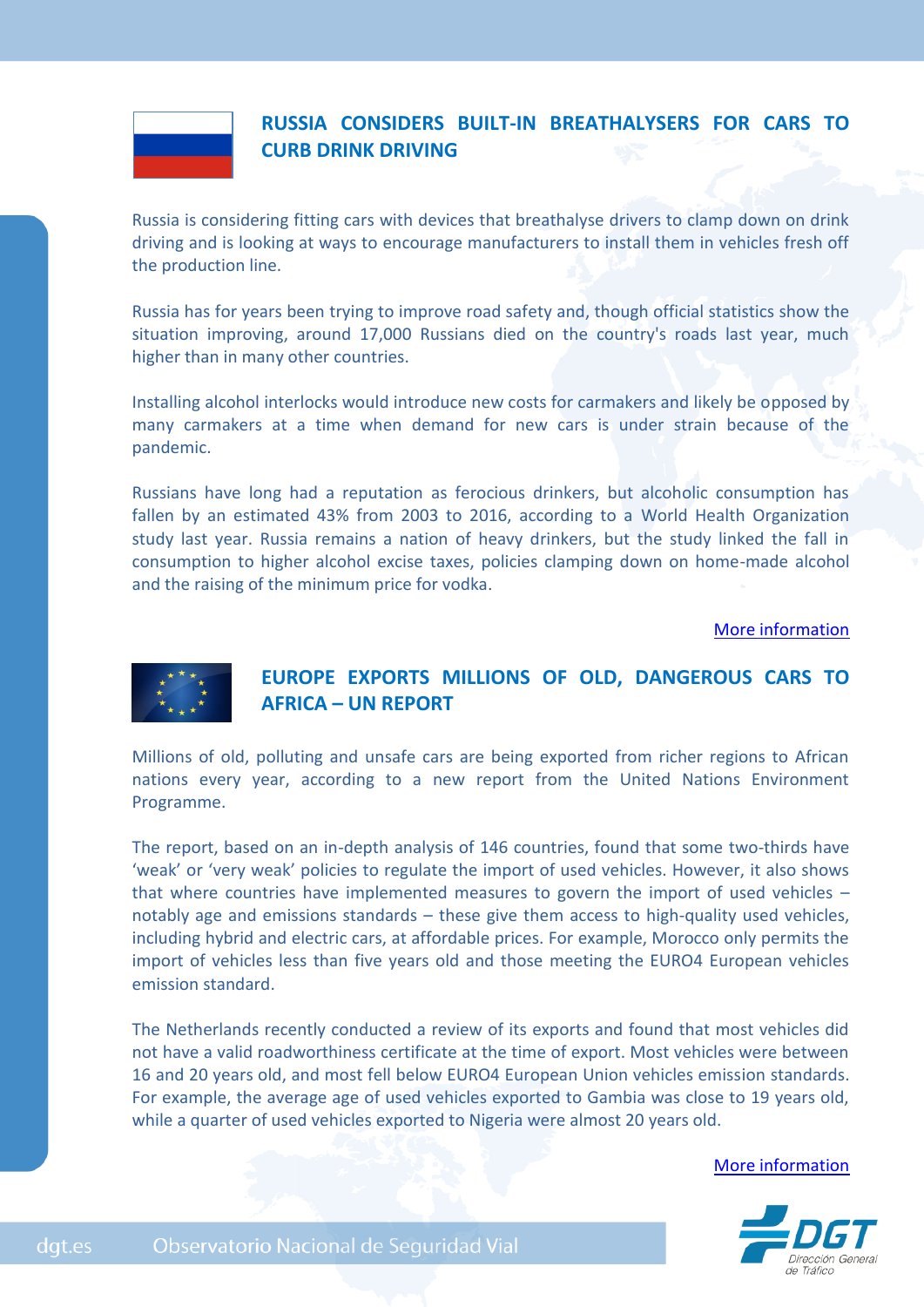### **INDIA NEEDS TO INVEST \$109 BILLION TO HALVE ITS ROAD CRASH FATALITIES IN NEXT DECADE: WORLD BANK REPORT**

India needs to invest an estimated extra USD 109 billion in road safety over the next decade to halve its crash fatalities, the World Bank said in a report released on a day when at least 35 people were killed in four separate accidents in the country. The bank said such an investment will bring economic benefits equivalent annually to 3.7 per cent of the GDP.

India has one of the highest rates of road crashes in the world. Every year, about 150,000 people lose their lives on India's roads, and more than five times that number are injured or maimed for life, the report said. Road crashes also impact economic growth, costing the economy between 3 to 5 per cent of GDP a year.

"South Asia's road safety crisis is unacceptable but preventable. The good news is that South Asian countries recognise the urgent need to protect their people, save lives, and sustain their journey toward greater prosperity. We at the World Bank stand ready to support their efforts," said the World Bank official.

[More information](https://auto.economictimes.indiatimes.com/news/industry/india-needs-to-invest-109-billion-to-halve-its-road-crash-fatalities-in-next-decade-world-bank-report/74230899)

## ROAD SAFETY IN THE MEDIA

### **Faroe Islands: Inside the undersea tunnel network**

The Faroe Islands are set to open an under-sea roundabout following more than three years of construction. The underwater tunnels connect the islands of Streymoy and Eysturoy in a



network some 6.8 miles (11km) long. The network was scheduled to open on 19 December.

The tunnel network will cut down the travel time between the capital Torshavn and Runavik, from an hour and 14 minutes to just 16 minutes. The lowest point of the tunnel network is 187m (613ft) below sea level.

The Faroe Islands, a series of 18 islets in the North Atlantic located halfway between Iceland and Norway, constitute an autonomous region of Denmark. In order to ensure the safety of those using the tunnel, the steepest incline is no more than a 5% gradient.

[More information](https://www.bbc.com/news/world-europe-55195390)



dgt.es